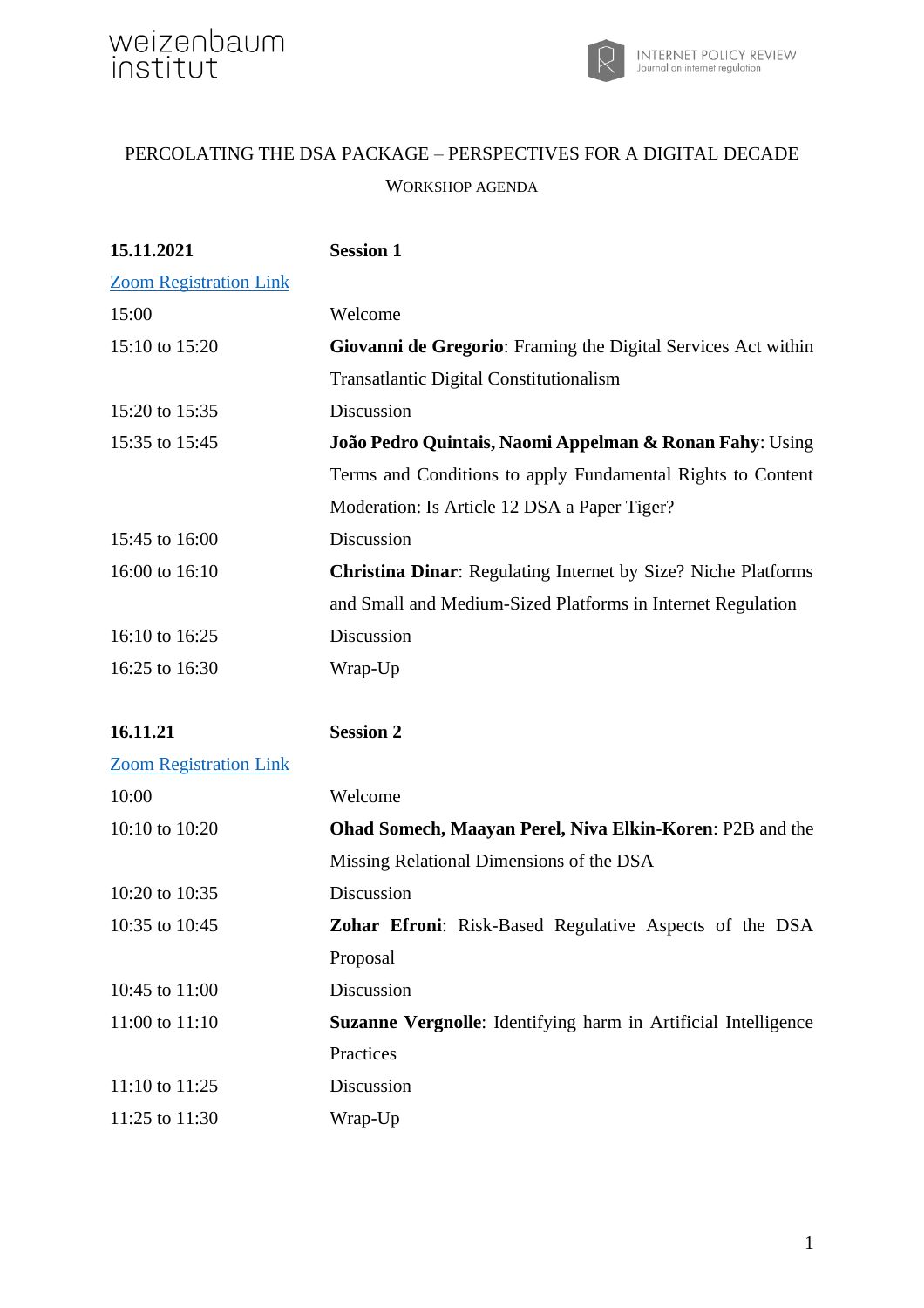weizenbaum institut



#### **About:**

The Workshop is organized by the Research Group **Democracy and Digitalization** at the **Weizenbaum-Institute** in Berlin. The Weizenbaum Institute for the Networked Society-The German Internet Institute is a joint project from Berlin and Brandenburg funded by the Federal Ministry of Education and Research (BMBF). The research group led by Dr. Thorsten Thiel analyses the interplay between digitalization and democratic self-governance. We examine how liberal societies form and make use of digital technologies, as well as how democracies are shaped by digitalization.

The **Internet Policy Review** is a peer-reviewed online journal on internet regulation in Europe. Contact person: **Amélie Heldt |** Please get in touch for any further information: [amelie.heldt@wzb.de](mailto:amelie.heldt@wzb.de?subject=DSA%20Workshop)

### **Speakers' Short Bios (in order of presentations):**

**Giovanni De Gregorio** is a postdoctoral researcher working with the Programme in Comparative Media Law and Policy at the Centre for Socio-Legal Studies, University of Oxford. His research focuses on digital constitutionalism, content moderation and artificial intelligence, privacy and data protection law and digital policy.

**Naomi Appelman** is PhD researcher at the Institute for Information Law (IViR) as part of the DTDM research initiative. She has an academic background in both political philosophy and information law, and focuses in her PhD research on the democratic need for contestable online speech governance in relation to European online speech regulation.

**Ronan Fahy** is a Senior Researcher at the Institute for Information Law (IViR), University of Amsterdam, where his research focuses on freedom of expression and platform regulation. Ronan is also member of the Digital Services Act (DSA) Observatory at IViR.

**João Pedro Quintais** is Assistant Professor at the Institute for Information Law (IViR), University of Amsterdam, where his research focuses on fundamental rights, the regulation of platforms and algorithmic content moderation. João is Co-Director of the Information Policy Lab and member of the Digital Services Act (DSA) Observatory, both at IViR.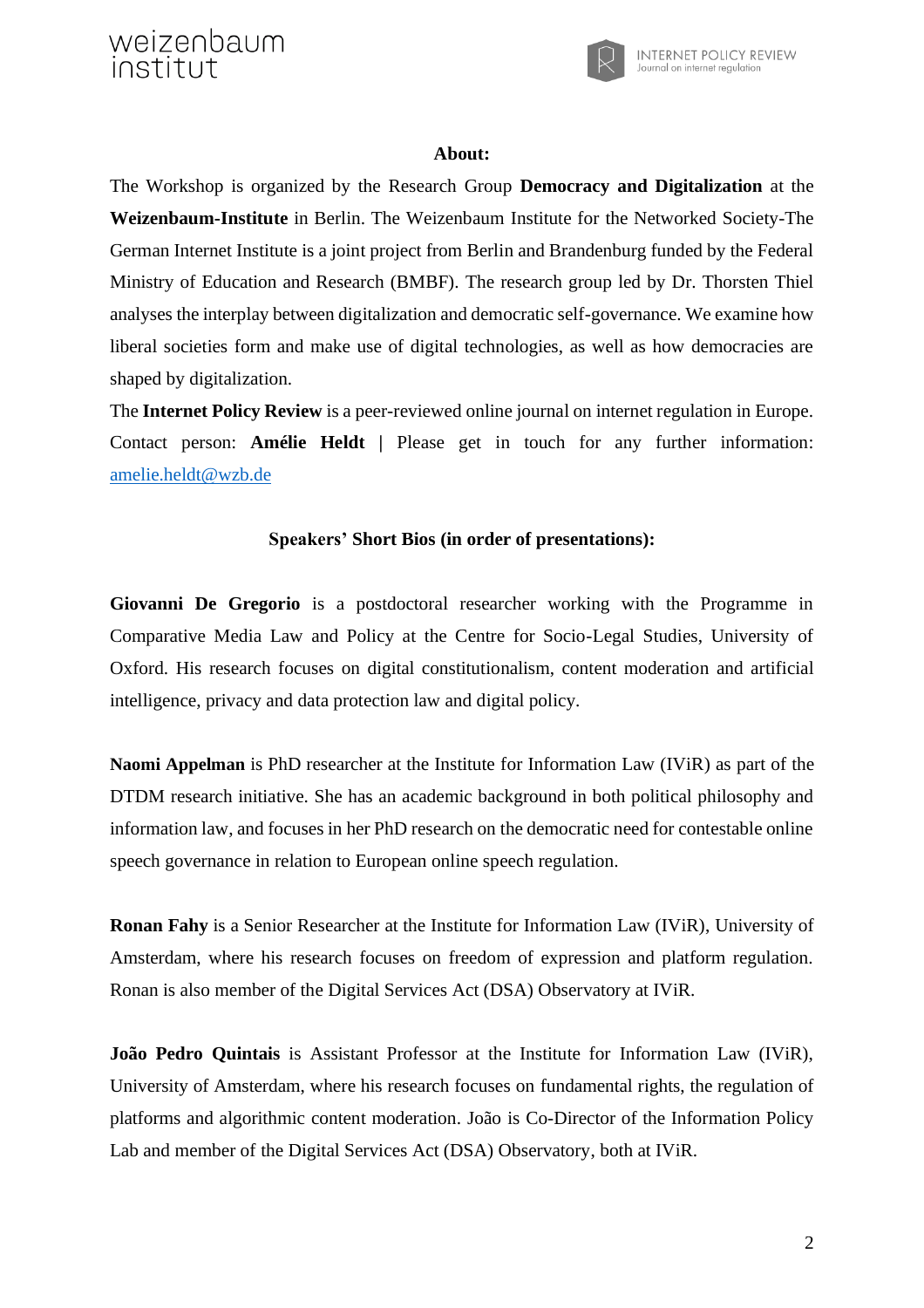# weizenbaum institut



**Christina Dinar** studied social work and cultural studies, gender studies and theology at Humboldt University Berlin and the Hebrew University of Jerusalem, Israel. From 2013-2015 she worked in community management at Wikimedia Germany.. 2015-2019 she developed and led digital projects on anti-discrimination work online at the Amadeu Antonio Foundation and has spoken and written widely as an expert on solutions to Hate Speech. From 2018-2020, she served as deputy director of the Center for Internet and Human Rights (CIHR). In June 2021, she joined the Leibniz Institute for Media Research │Hans Bredow Institute in the research program "Regulatory Structures and Rule Formation in Digital Communication Spaces'.

**Ohad Somech** is a Post-Doctoral Fellow at the BIU LawData lab, where he researches the relation between AI and social norms. Ohad's research interests include emerging technologies, regulation of markets and digital platforms, as well as private law and theory. Ohad completed his LL.B. (with honors) and his B.A. in psychology at the Tel-Aviv University, where he also wrote his Ph.D. dissertation, entitled "Contractual Regret: A Psychological Perspective," under the supervision of Prof. Nili Cohen and Prof. Roy Kreitner. Ohad completed his LL.M. studies (first in class) at the universities of Bologna and Hamburg as part of the European Program for Law and Economics (EMLE). He was awarded a scholarship from the Bucerius Institute. Upon completing his Ph.D. studies, Ohad was a post-doctoral student at the Sciences-Po Law School and later at Edmond J. Safra Center for Ethics at Tel Aviv University. In 2020 Ohad was part of a group of researchers (CI) awarded the Volkswagen Stiftung Grant for the study of Artificial Intelligence and the Society of the Future.

**Maayan Perel** is an assistant professor at the Netanya Academic College. She was a research fellow at the Center for Cyber, Law and Policy (CCLP) and a post-doctoral student at the Haifa Center for Law and Technology (HCLT). Maayan received her LL.B. (with honors) and her B.A. in economics from Haifa University in 2008, her LL.M. (first in class) from Benjamin N. Cardozo School of Law in 2009 and her S.J.D. from the University of Pennsylvania in 2014. She was awarded the Israeli Science Foundation competitive grant twice (with prof. Niva Elkin-Koren); first for a study about AI-based enforcement of copyrights and later for a study about access to platforms' data for research purposes. She is also the chief editor of the Netanya Law Review. Maayan's research focuses on the implications of content moderation by Artificial Intelligence on fundamental rights and democratic principles. She often uses digital copyright as a case study for exploring the challenges arising from speech governance by dominant platforms using advanced technologies.